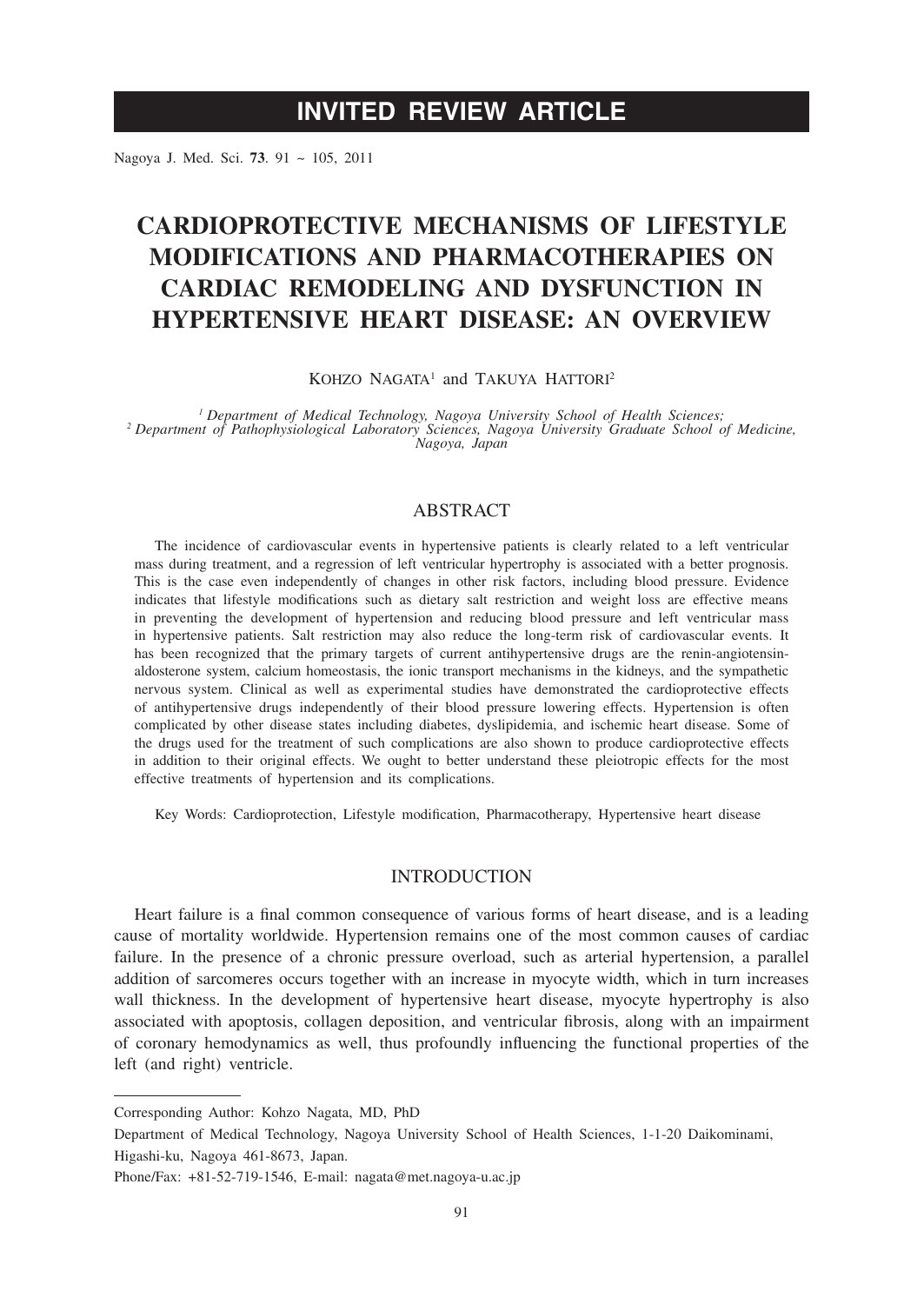For many years, the occurrence of heart failure has been attributed to a progressive impairment of systolic function. More recently, however, it has been observed that a considerable number of cases with typical symptoms of congestive heart failure present a normal or only mildly impaired systolic function, referred to as diastolic heart failure.<sup>1)</sup> In hypertensive patients with left ventricular hypertrophy (LVH), abnormalities in both myocardial relaxation and passive filling have been detected. Diastolic heart failure may be observed in approximately one-half of all heart failure cases. Whether it may also be associated with a lower mortality rate compared to other forms of heart failure is still controversial; however, it is clearly associated with a high morbidity. It is conceivable that the early recognition and appropriate therapy of diastolic dysfunction can prevent further progression to diastolic heart failure and death.

The development of LVH in hypertension does not depend exclusively on the level of blood pressure (BP), but may also be modulated by several neurohumoral factors and by the aortic properties. Numerous studies have demonstrated that long-term antihypertensive treatment may be associated with regression of LVH. Accumulating evidence indicates that a reduction of LVH with antihypertensive treatment is associated with an improvement in outcomes and a decrease in the risk of cardiovascular morbidity and mortality.

This review provides an overview of the cardioprotective mechanisms of lifestyle modifications and pharmacologic interventions on cardiac remodeling and dysfunction in hypertensive heart disease.

# LIFESTYLE MODIFICATIONS

#### *Salt restriction*

In most cases, hypertension results from multiple genetic, dietary, and metabolic interactions rather than from monogenic mutations, which can only be identified in less than 1% of patients with hypertension.<sup>2)</sup> Several candidate genes have been identified whose products increase renal salt retention and the risk of hypertension.<sup>2)</sup> Recent epidemiological studies have confirmed a positive correlation between salt intake and elevated blood pressure in up to half of patients with hypertension.<sup>3)</sup> Of note, high salt intake has also been shown to cause vascular remodeling and an increase in the left ventricular (LV) mass, as well as to increase the incidence of stroke, independently of blood pressure elevation.<sup>3</sup> A relationship between salt sensitivity and increased long-term mortality that is independent of blood pressure status has been documented by Weinberger et al.<sup>4)</sup>

Both dietary salt restriction and weight loss have been shown to reduce LV mass as well as blood pressure.<sup>5-7)</sup> In addition, in the Treatment of Mild Hypertension Study (TOMHS), nutritional-hygienic (NH) intervention with the emphasis on a reduction of dietary sodium and weight loss was as effective as NH intervention plus pharmacological treatment in reducing LV mass, despite a smaller decrease in blood pressure in the NH intervention-only group.<sup>8)</sup> This suggests that in mildly hypertensive patients, the effects of sodium restriction and weight loss may be more significant in reducing LV mass rather than BP changes. Moreover, observational follow-up of the trials of hypertension prevention (TOHP) has suggested that sodium reduction may also reduce the long-term risk of cardiovascular events.<sup>9)</sup>

Although the mechanism by which salt intake affects cardiovascular function remains unclear, it may be related in part to changes in arterial compliance, a known marker of cardiovascular morbidity and mortality.<sup>10)</sup> Moreover, mechanical stretch and fluid shear stress were shown to activate Rac1, a member of the Rho family of GTPases, in the kidney, and Rac1-induced activation of renal mineralocorticoid receptors may lead to the development of salt-sensitive hyperten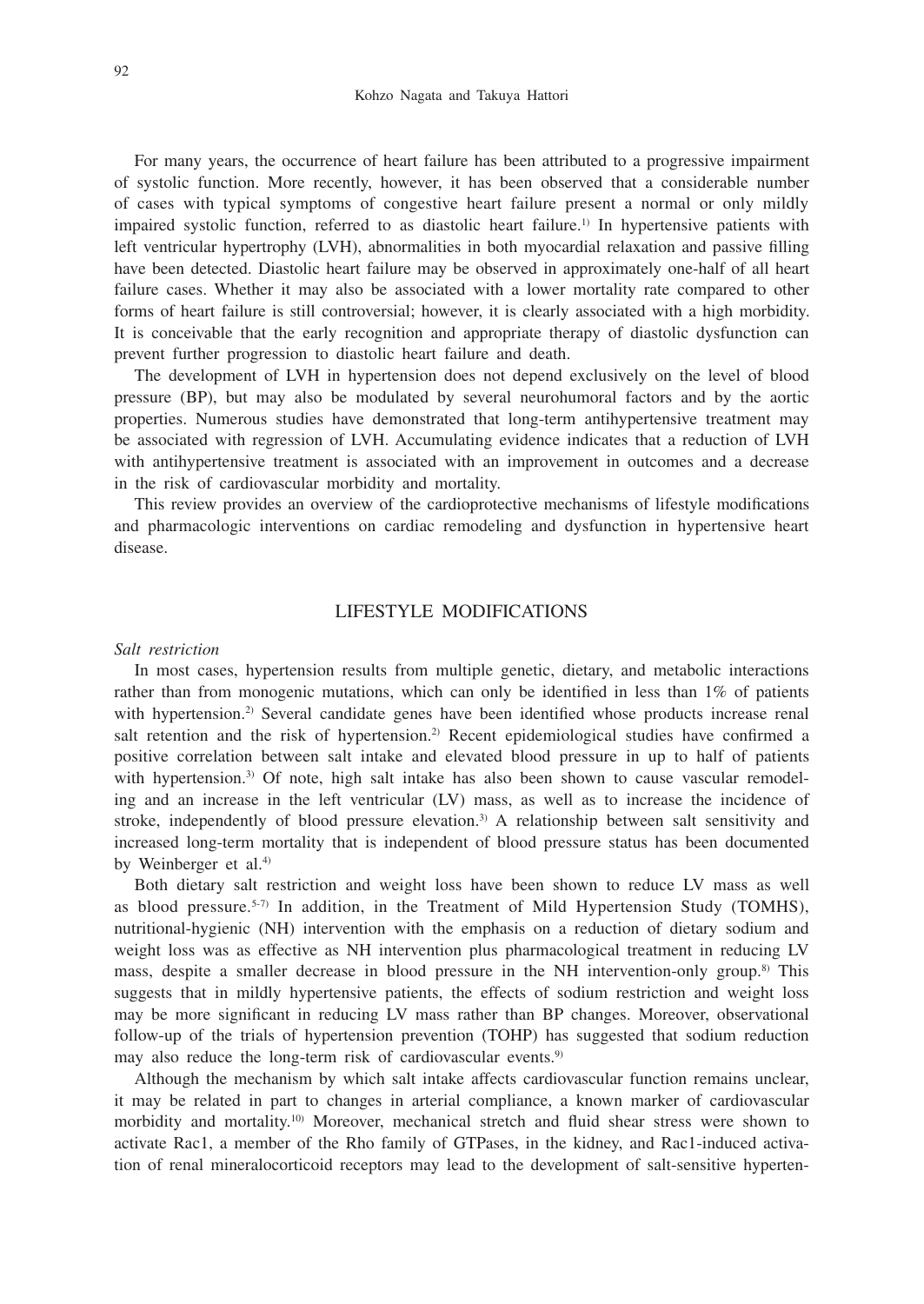sion.<sup>11)</sup> Insulin resistance is also closely related to the salt sensitivity of blood pressure,<sup>12)</sup> with salt loading being shown to result in the development of insulin resistance in young adult black subjects.<sup>13)</sup> Reduced systemic insulin resistance resulting from dietary salt restriction may thus contribute to the attenuation of hypertension by such a manipulation in hypertensive patients.

#### *Exercise training*

Exercise training lowers BP, both in normotensive<sup>14)</sup> and hypertensive subjects.<sup>15)</sup> Moreover, exercise and cardiorespiratory fitness have been associated with a reduced risk of cardiovascular events in apparently healthy individuals<sup>16</sup> as well as in subjects with multiple coronary risk factors.<sup>17)</sup> The underlying mechanisms by which exercise training produces preventive cardiovascular effects have not been fully elucidated. Moreover, improvements in lipid profile, glucose metabolism, overweight, nitric oxide bioavailability, and sympathetic nerve activity may contribute to the beneficial effect.

The clinical efficacy of exercise training in individuals with heart failure is well documented. Studies have suggested that carefully designed programs of exercise in patients with heart failure are generally safe and may improve exercise tolerance, vascular endothelial function, central cardiac function, and an overall quality of life.18,19) Exercise training also appears to improve survival in patients<sup>20)</sup> or animal models<sup>21,22)</sup> with heart failure. We have shown that exercise training exerts a beneficial effect on cardiac remodeling and attenuated heart failure in rats with salt-sensitive hypertension.<sup>22)</sup> It also promoted coronary angiogenesis mediated by the phosphatidylinositol 3-kinase ( $p110\alpha$ )-Akt-mammalian target of rapamycin signaling, and it attenuated LV concentricity and inhibited myocardial fibrosis, leading to the preservation of cardiac function and improved survival (Fig. 1A,B). Given that the balance between cardiac growth and angiogenesis is a key determinant of cardiac function, it may prove advantageous to stimulate angiogenesis as part of a general strategy to prevent or reverse heart failure. It may also be possible to treat hypertension and heart failure with a combination of antihypertrophic (antihypertensive drugs) and proangiogenic (exercise training) protocols, with combined therapy being more effective than either treatment alone.

#### **PHARMACOTHERAPIES**

#### *AT1 receptor blockers/ACE inhibitors*

The Losartan Intervention For Endpoint reduction in hypertension study (LIFE) showed that in the presence of a similar BP reduction, the greater regression of LVH with losartan compared with atenolol was accompanied by a reduced incidence of cardiovascular events.<sup>23)</sup> Moreover, a non-antihypertensive dose of an angiotensin-converting enzyme (ACE) inhibitor reversed LVH in aortic banded rats.<sup>24)</sup> The antihypertrophic effect of an angiotensin II type 1  $(AT_1)$  receptor blocker was greater than that of hydralazine, despite the superior antihypertensive effect of hydralazine, in spontaneously hypertensive rats.25) These observations suggest that blood pressure reduction alone is not sufficient to prevent target organ damage, and that the additional control of local or neurohumoral factors might also be required. We have shown that the  $AT<sub>1</sub>$  receptor blocker candesartan attenuates the development of cardiac hypertrophy and fibrosis while also reducing cardiac calcineurin activity, in a manner independent of its antihypertensive effect, in Dahl salt-sensitive hypertensive rats,<sup>27)</sup> suggesting that calcineurin contributes to  $AT_1$  receptor–mediated angiotensin II signaling in vivo (Fig. 2). Our recent study<sup>26)</sup> also suggested that cystein protease cathepsins are likely to trigger and promote cardiac remodeling, and that  $AT_1$  receptor blockade with olmesartan attenuates cathepsin expression and activity by inhibiting the production of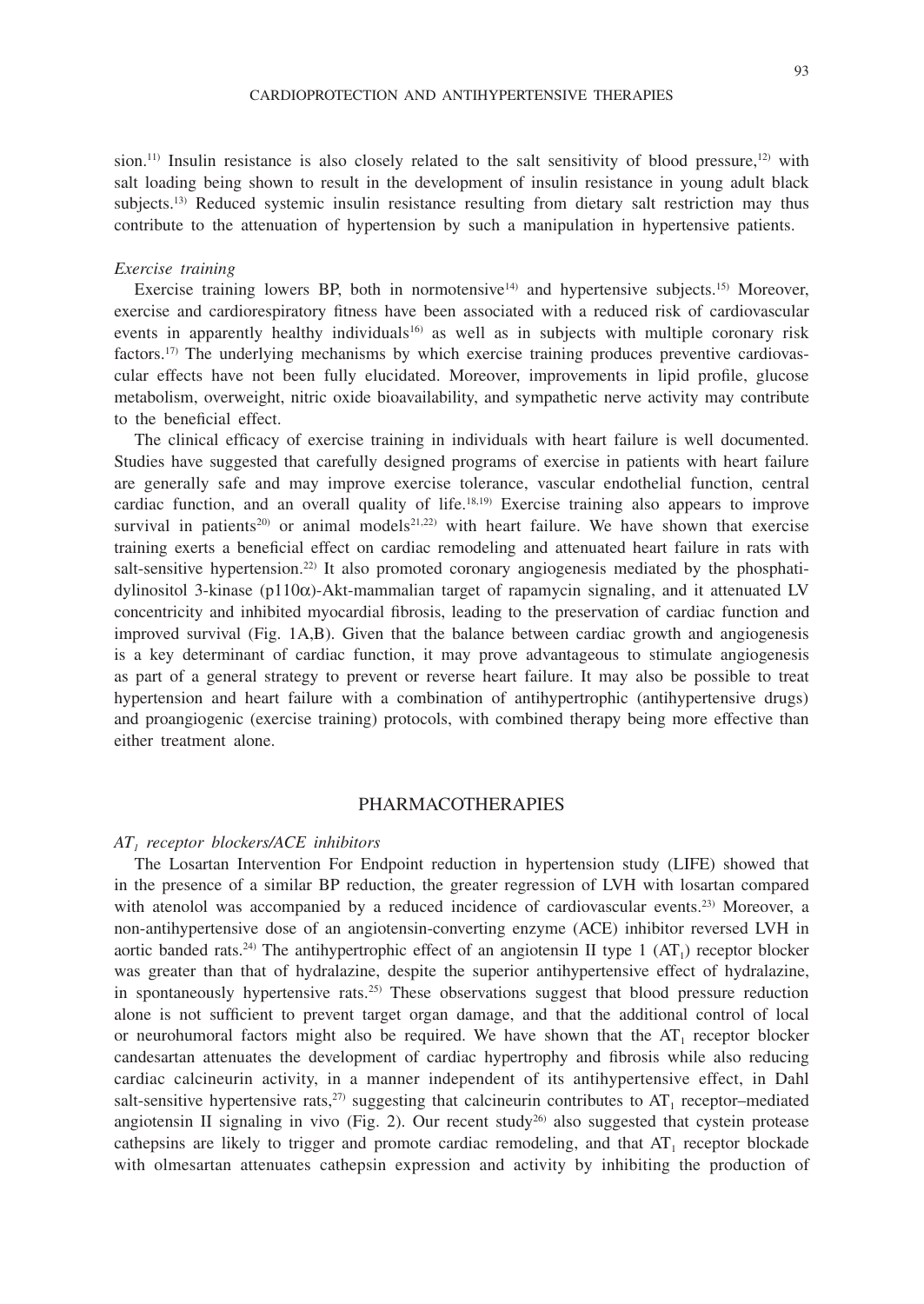

**Fig. 1** Akt-mTOR-dependent cardiac growth and coronary angiogenesis as a determinant of cardiac function. (**A**) PI3K p110 $\alpha$  is reduced in the overloaded heart, and in contrast, PI3K p110 $\gamma$  is increased in such hearts. In addition, an increase in the phosphorylation levels of Akt and mTOR in those hearts is not accompanied by an increase in myocardial capillary density. Furthermore, the activations of p38 MAPK and ERKs are found in the overloaded heart, indicating the development of pathological hypertrophy, leading to the progression to heart failure. (**B**) Exercise training ameliorates the isoform shift of PI3K and inhibits the activations of p38 MAPK and ERKs, leading to the prevention of a decrease in myocardial capillary density as well as to a further increase in the extent of Akt and mTOR phosphorylation. A reduction in the imbalance between cardiac growth and angiogenesis induced by exercise training contributes to the attenuation of heart failure and to a consequent improvement in the survival of hypertensive rats. Thus, the relative balance between cardiac growth and coronary angiogenesis, rather than the extent of hypertrophy, is a critical determinant of physiological versus pathological cardiac hypertrophy.

 Abbreviations: mTOR, mammalian target of rapamycin; MAPK, mitogen-activated protein kinase; ERKs, extracellular-signal-regulated kinases; PI3K, phosphatidylinositol 3-kinase; HIF-1, hypoxia-inducible factor 1; VEGF, vascular endothelial growth factor; eNOS, endothelial nitric oxide synthase.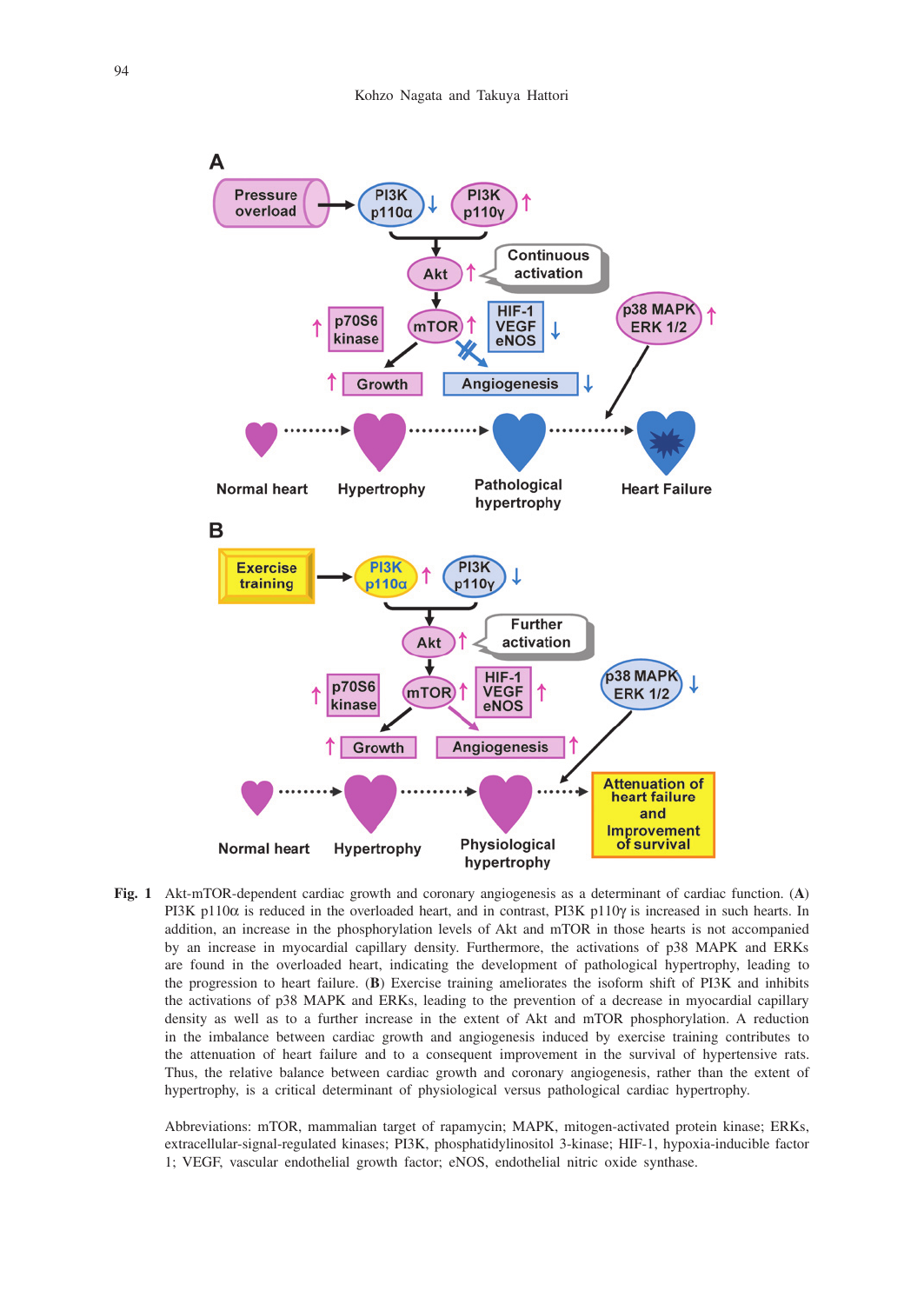

**Fig. 2**  $AT_1$  receptor-mediated angiotensin II signaling in the heart. In hypertensive rats, the cardiac reninangiotensin system is activated in the overloaded heart. Both the  $AT<sub>1</sub>$  receptor blocker candesartan and the calcineurin inhibitor FK506 inhibit calcineurin in the heart, as well as the development of cardiac hypertrophy and fibrosis, in a manner independent of its antihypertensive effect. However, FK506 does not affect ACE,  $AT_1$  receptor, or TGF- $\beta$ 1 gene expression in those rat hearts, suggesting that calcineurin may be located downstream from TGF- $\beta$ 1 in AT<sub>1</sub> receptor-mediated angiotensin II signaling.

Abbreviations: AT<sub>1</sub>, angiotensin II type 1; ACE, angiotensin-converting enzyme; transforming-growth factor- $\beta$ 1, TGF- $\beta$ 1.

superoxide by NADPH oxidase, thereby attenuating cardiac remodeling and dysfunction, in Dahl salt-sensitive hypertensive rats.

## *Selective MR antagonists*

Selective mineralocorticoid receptor (MR) blockade with eplerenone has provided substantial cardiovascular protection in mice suffering chronic pressure overload.28) Thus, overactivity of the renin-angiotensin-aldosterone system (RAAS) is thought to be a risk factor for cardiovascular disease. Studies have clearly demonstrated an aldosterone breakthrough phenomenon during long-term inhibition of the renin-angiotensin-system (RAS). The Randomized Aldactone Evaluation Study  $(RALES)^{29}$  and the Eplerenone Post-AMI Heart Failure Efficacy and Survival Study  $(EPHESUS)^{30}$  have shown that the addition of MR antagonists to the standard treatment with ACE inhibitors or  $AT<sub>1</sub>$  receptor blockers substantially increases the survival and reduces the hospitalization rate of individuals with severe heart failure. Moreover, our recent pilot study has demonstrated that adding spironolactone to ACE inhibitors ameliorated LV diastolic dysfunction and reduced chamber stiffness in association with a regression of myocardial fibrosis in mildly symptomatic patients with idiopathic dilated cardiomyopathy.<sup>31)</sup> Therefore, given the clinical relevance of the aldosterone breakthrough, adding MR antagonists to RAS inhibitors should prove to be a useful strategy in terms of organ protection. In most patients with essential hypertension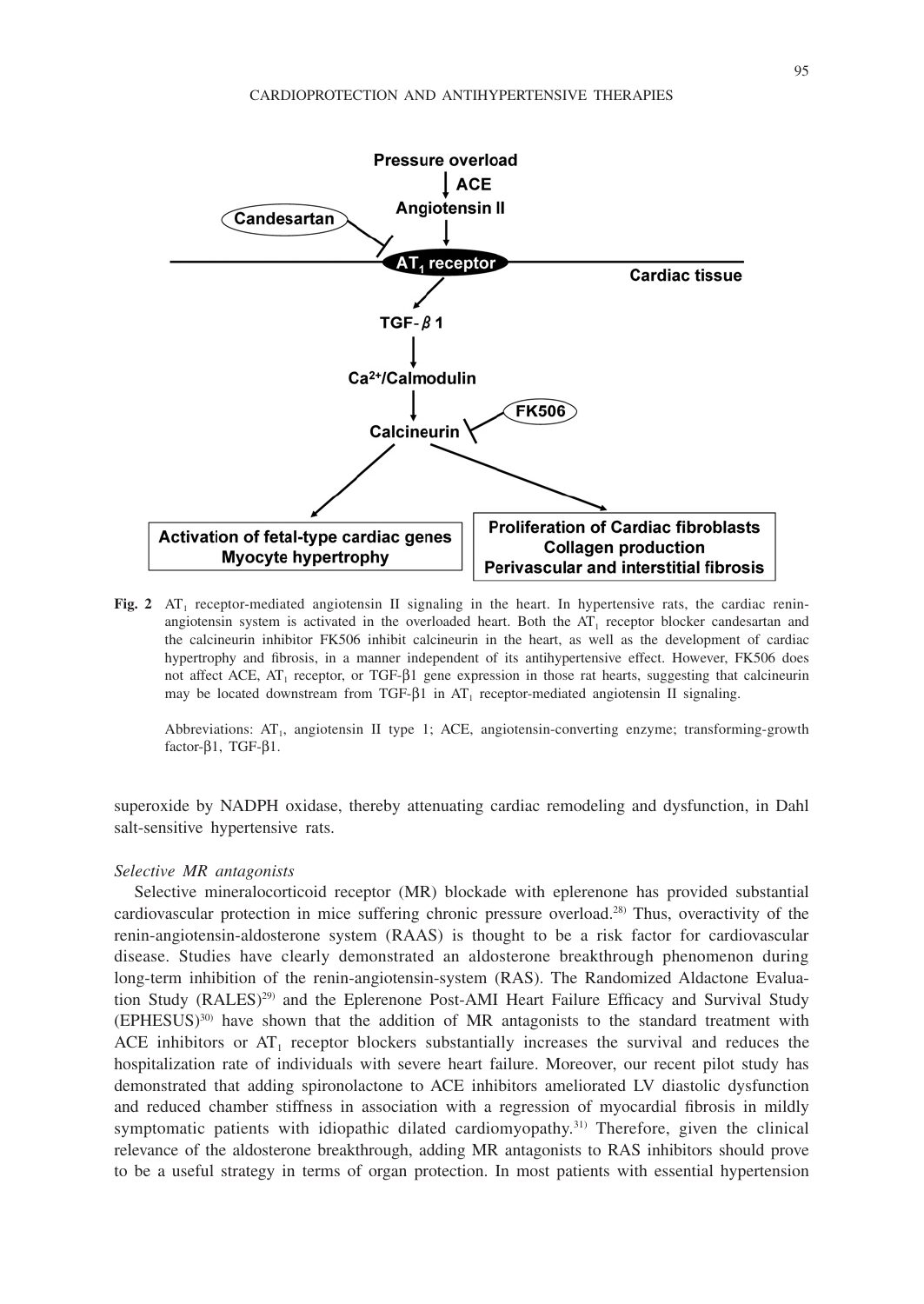or heart failure, plasma aldosterone levels are within the normal range until they receive diuretics. Indeed, in both the RALES and EPHESUS trials, patients' aldosterone levels were normal and sodium status was unremarkable. These results underscore the importance of MR activation by ligands other than aldosterone. Both ACE inhibitors and  $AT<sub>1</sub>$  receptor blockers have generally been found to be less effective in hypertensive patients with low renin and aldosterone levels (typically blacks and Japanese) than in hypertensive patients with high renin and aldosterone levels (typically whites). We first demonstrated that selective MR blockade with eplerenone exerts cardioprotective effects in Dahl salt-sensitive hypertensive rats, a model of low-renin, low-aldosterone hypertension.<sup>32)</sup> The beneficial cardiac effects of eplerenone in this model may be associated with an inhibition of aldosterone-independent MR activation (Fig. 3).<sup>11,32</sup>

## *Calcium channel blockers*

Calcium channel blockers (CCBs) have been used in the treatment of hypertension or heart failure due to their vasodilating effects, resulting in a reduction of myocardial oxygen demand.



**Fig. 3** A hypothesis for MR activation and its blockade in the setting of reduced RAAS. Selective MR blockade with eplerenone attenuates cardiac remodeling and failure as well as coronary vascular inflammation, independent of its antihypertensive effect, in rats with salt-sensitive hypertension. The expression of 11b-HSD1 gene is upregulated, 11b-HSD2 and CYP11B1 genes are expressed at only minimal levels, and the expression of CYP11B2 gene is not detected in the hearts of such rats. Corticosterone, an endogenous glucocorticoid in rodents, manifests the same affinity for the MR as does aldosterone. Glucocorticoid-mediated MR activation may thus contribute to cardiac and coronary vascular injury in this model of low-renin, low-aldosterone hypertension. Increased oxidative stress appears to be a driver for activation of the glucocorticoid-MR complex in the cardiovascular system of these animals.

 Abbreviations: MR, mineralocorticoid receptor; RAAS, renin-angiotensin-aldosterone system; 11b-HSD1 and 2, 11 $\beta$ -hydroxysteroid dehydrogenase types 1 and 2, respectively; GRE, glucocorticoid response element.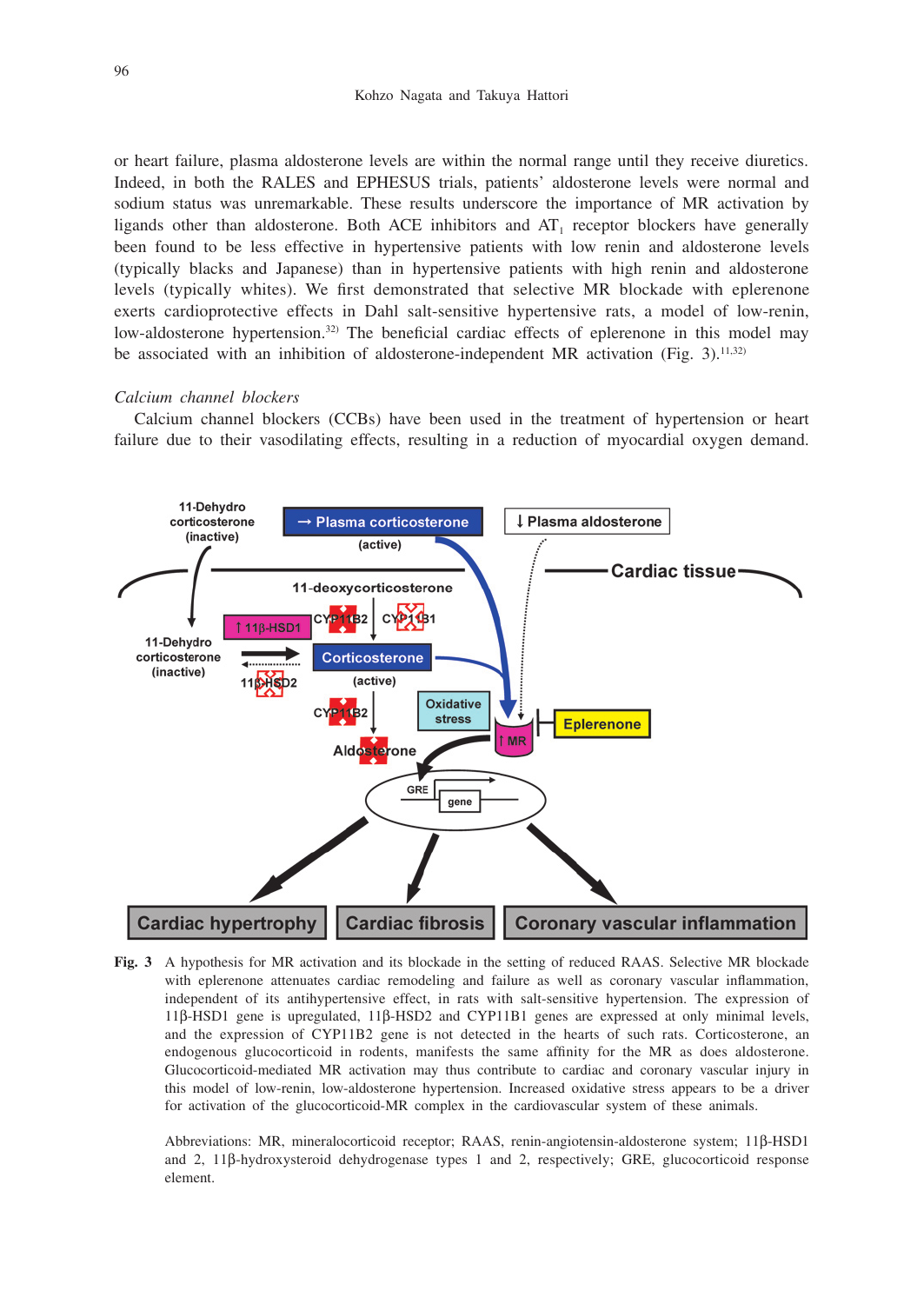However, recent clinical studies have shown that the long-term administration of short-acting CCBs may increase the mortality of patients with heart failure.<sup>33)</sup> Although amlodipine, as a long-acting, dihydropyridine-based L-type CCB, was expected to produce more beneficial results, the Prospective Randomized AmlodIpine Survival Evaluation II (PRAISE II) trial failed to demonstrate its benefit in patients with systolic heart failure of a non-ischemic origin. However, long-term administration of amlodipine prevented the transition to diastolic heart failure at both depressor and subdepressor doses in Dahl salt-sensitive hypertensive rats.34) Amlodipine did not decrease the collagen content, but attenuated myocardial stiffness by inhibiting the phenotype shift from type III to type I collagen. Thus, amlodipine may exert beneficial effects via the amelioration of collagen remodeling in the treatment of diastolic heart failure. These observations are consistent with our recent results showing that nifedipine is effective in preventing cardiac remodeling and diastolic heart failure in this model of hypertension.<sup>35)</sup>

Accumulating evidence has suggested that an upregulation of T-type  $Ca<sup>2+</sup>$  channels has been associated with both LVH and hypertensive diastolic heart failure.36) We compared the effects of benidipine, a blocker of T-type and L-type  $Ca^{2+}$  channels, with those of nitrendipine, an L-type CCB, in Dahl salt-sensitive hypertensive rats. Our results showed that benidipine reduced LV diastolic stiffness and mortality to a greater extent than did nitrendipine, effects likely attributable predominantly to the promotion of coronary angiogenesis rather than to an attenuation of interstitial fibrosis.37) Benidipine may thus be more effective than a purely L-type CCB in preventing hypertensive diastolic heart failure.

We also examined the pharmacological mechanisms underlying the cardioprotection afforded by a combination of the AT<sub>1</sub> receptor blocker olmesartan and the CCB azelnidipine, independently of their antihypertensive effects, in Dahl salt-sensitive hypertensive rats.38) The observed cardioprotective effects of the above combination are likely attributable, at least in part, to its prevention of changes in the expression of collagen isoforms and to a decrease in the ratio of elastin to collagen in the failing myocardium as a result of the inhibition of NADPH oxidase-dependent superoxide generation and inflammation.

#### *Thiazide diuretics*

Thiazide diuretics such as hydrochlorothiazide (HCTZ) have also been used for the treatment of hypertension by affecting the renal tubular mechanisms of electrolyte reabsorption, directly increasing the excretion of Na+ and Cl– . However, the mechanism underlying the long-term antihypertensive effect of HCTZ has yet to be fully understood. Given that thiazide diuretics reduce morbidity and mortality in hypertensive patients,<sup>39)</sup> the Seventh Report of the Joint National Committee recommends these agents for use as first-line drugs in the treatment of hypertension.40) The Japanese Society of Hypertension Guidelines for the Management of Hypertension has also recommended diuretics in low doses as first-line drugs for the treatment of hypertension.<sup>41)</sup> Moreover, it is possible that regimens including putatively safer, non-loop diuretics such as thiazide drugs might prove effective for the maintenance of euvolemia in salt-sensitive and salt-avid individuals.

To elucidate the mechanism underlying the therapeutic effects of combination therapy with losartan and HCTZ, we investigated the antihypertensive and cardioprotective effects of combination therapy with these two drugs, in comparison with those of either drug alone, in Dahl salt-sensitive hypertensive rats.42) The combination of losartan and HCTZ has prevented cardiac hypertrophy and fibrosis as well as markedly reduced blood pressure in these rats. The HCTZ -induced upregulation of angiotensin II type 2 receptor gene expression in the aorta may have contributed to the lowering of blood pressure through the activation of the bradykinin-nitric oxide (NO) pathway. Further attenuation of cardiac remodeling induced by the combination of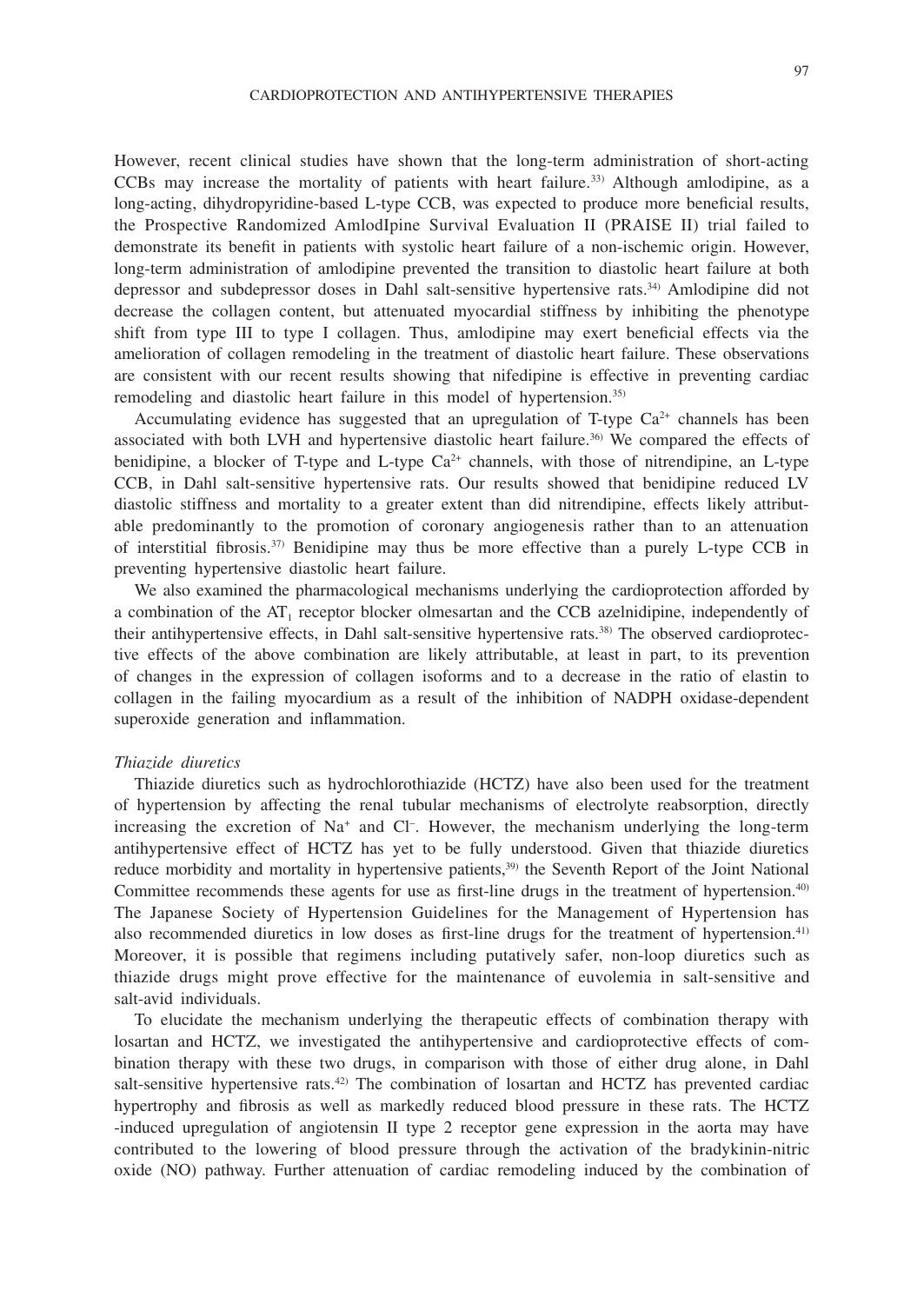losartan and HCTZ compared with that elicited by HCTZ monotherapy was likely attributable to the inhibitory effect of losartan on the cardiac RAS. Our results also suggested that combination therapy with an  $AT_1$  receptor blocker and a thiazide diuretic is an effective strategy for the management of salt-sensitive hypertension.

#### b*-Adrenergic receptor blockers*

 $\beta$ -Adrenergic receptor blockers ( $\beta$ -blockers) are widely used as effective antihypertensive agents, and it has previously been shown that celiprolol, a specific  $\beta$ 1-blocker with weak  $\beta$ 2agonistic action, exerts a cardioprotective effect associated with endothelial nitric oxide synthase (eNOS) production in hypertensive rats.43) In addition, the chronic administration of subdepressor doses of betaxolol to Dahl salt-sensitive hypertensive rats has ameliorated perivascular fibrosis and coronary microvascular hyperplasia. The cardioprotective effects of betaxolol have been associated with the stimulation of eNOS production associated with vascular endothelial growth factor and lectin-like oxidized low-density lipoprotein receptor-1, and with the inhibition of adhesion molecules and a signal transduction in the heart.

Bisoprolol exhibits a high selectivity for  $\beta$ 1-adrenergic receptors and was found in the Cardiac Insufficiency Bisoprolol Study (CIBIS) II trial to greatly reduce mortality in patients with ischemic or nonischemic heart failure.<sup>44)</sup> Moreover, the efficacy of this agent was shown to be similar to that of ACE inhibitors for initiating the treatment of chronic heart failure in the CIBIS III trial.45) A recent experimental study has shown that treatment with bisoprolol prevented LV enlargement and LV systolic dysfunction in an animal with dilated cardiomyopathy.46) Bisoprolol also significantly inhibited increases in the levels of oxidative stress and pro-inflammatory cytokines in the myocardium that accompany the development of dilated cardiomyopathy in TO-2 hamsters.

#### *Nicorandil*

Nicorandil is a nicotinamide ester with two distinct mechanisms of pharmacological action: It induces the opening of ATP-sensitive potassium  $(K_{\text{ATP}})$  channels, thereby dilating peripheral and coronary resistance arterioles, and it dilates systemic veins and epicardial coronary arteries through the effects of its nitrate moiety. Nicorandil thus increases coronary blood flow, reduces both preload and afterload, and exerts an anti-anginal effect. This drug also exhibits potentially cardioprotective effects, some of which are likely due to its ability to mimic ischemic preconditioning by opening  $K_{ATP}$  channels.<sup>47)</sup>

On the other hand, experimental studies have shown that NO protects the heart against ischemia–reperfusion injury, and that NO donors also mimic the effects of preconditioning.48) We have shown that nicorandil inhibits oxidative stress-induced apoptosis by acting as an NO donor as well as by activating mitochondrial  $K_{ATP}$  channels in rat cardiomyocytes.<sup>49)</sup> Furthermore, our results have suggested that NO released from nicorandil interrupts apoptotic signaling by both a cGMP-dependent mechanism and probably by the direct inhibition of caspase-3-like activity (Fig. 4).

The Impact of Nicorandil in Angina (IONA) study, which included subjects with LV dysfunction (ejection fraction of <45%), demonstrated a significant improvement in clinical outcome in patients with stable angina treated with nicorandil, suggesting the possible efficacy of this drug in the treatment of heart failure.<sup>50)</sup> Long-term administration of vasodilators increases shear stress, which is thought to be important for vascular growth in the heart. We therefore investigated the effects of nicorandil on vascular growth and gene expression in the failing heart of Dahl salt-sensitive hypertensive rats.51) A non-antihypertensive dose of nicorandil increased the expression of both vascular endothelial growth factor and basic fibroblast growth factor genes in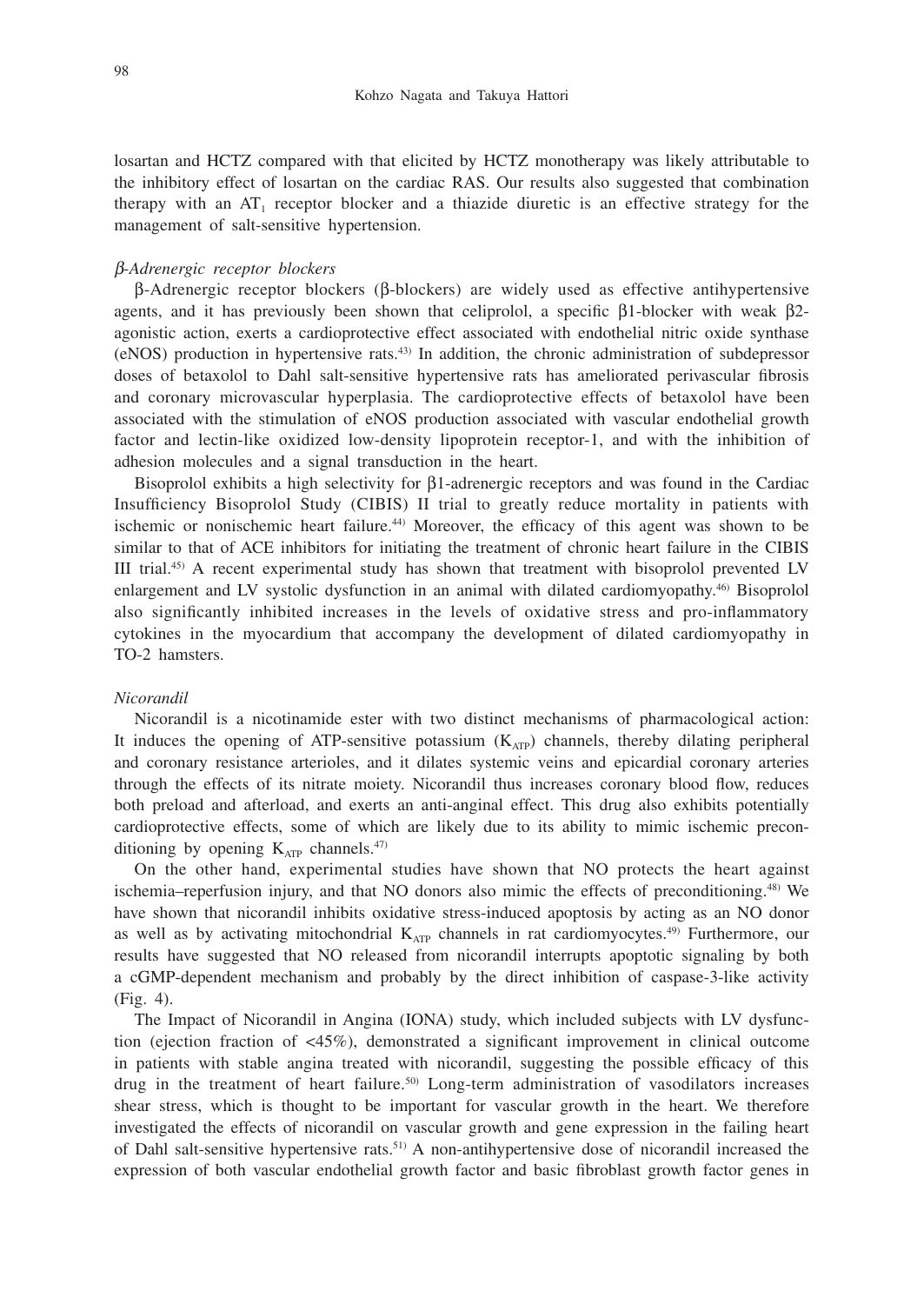

**Fig. 4** Mechanisms for the nicorandil-induced inhibition of oxidative stress-induced apoptosis in cardiac myocytes. Nicorandil inhibits oxidative stress-induced apoptosis by acting as an NO donor as well as by activating mitochondrial  $K_{ATP}$  channels in rat cardiomyocytes. NO released from nicorandil interrupts apoptotic signaling both through a cGMP-dependent mechanism and probably by a direct inhibition of caspase-3-like activity. Activation of mitochondrial K<sub>ATP</sub> channels inhibits early apoptotic events, including the loss of mitochondrial membrane potential and cytochrome c release, as well as the subsequent fragmentation of DNA.

 Abbreviations: NO, nitric oxide; KATP, ATP-sensitive potassium; CAD, caspase-activated DNase; ICAD, Inhibitor of CAD; PKG; protein kinase G; APaf1, apoptotic protease activating factor 1.

the myocardium, as well as promoted coronary capillary and arteriolar growth, and attenuated the development of heart failure in those rats (Fig. 5). Our results suggested that the chronic administration of nicorandil may prove effective for the treatment of hypertensive heart failure as well as for that of ischemic heart disease.

#### *Thiazolidinediones*

Thiazolidinediones are oral agents for the treatment of type 2 diabetes. These drugs increase the secretion of adiponectin by inducing the activation of the peroxisome proliferator-activated receptor  $\gamma$  in adipocytes.<sup>52)</sup> Thiazolidinediones also activate the AMP-activated protein kinase (AMPK) in muscle cells,53) although the extent to which their action mediates the clinical effects of these drugs remains unclear. AMPK is an important mediator of adiponectin signaling, and not only improves myocardial glucose and lipid metabolism but also prevents ventricular contractile dysfunction in the ischemic heart.54) Abnormalities of glucose and lipid metabolism in cardiac muscle are also associated with heart failure,<sup>55)</sup> suggesting that the adiponectin-AMPK axis negatively regulates changes in metabolism that are linked to the progression of cardiac remodeling. We therefore investigated the effects of pioglitazone on cardiac hypertrophy and hypertrophic signaling in Dahl salt-sensitive hypertensive rats.<sup>56)</sup> Long-term administration of pioglitazone attenuated LV hypertrophy and fibrosis as well as inhibited phosphorylation of mammalian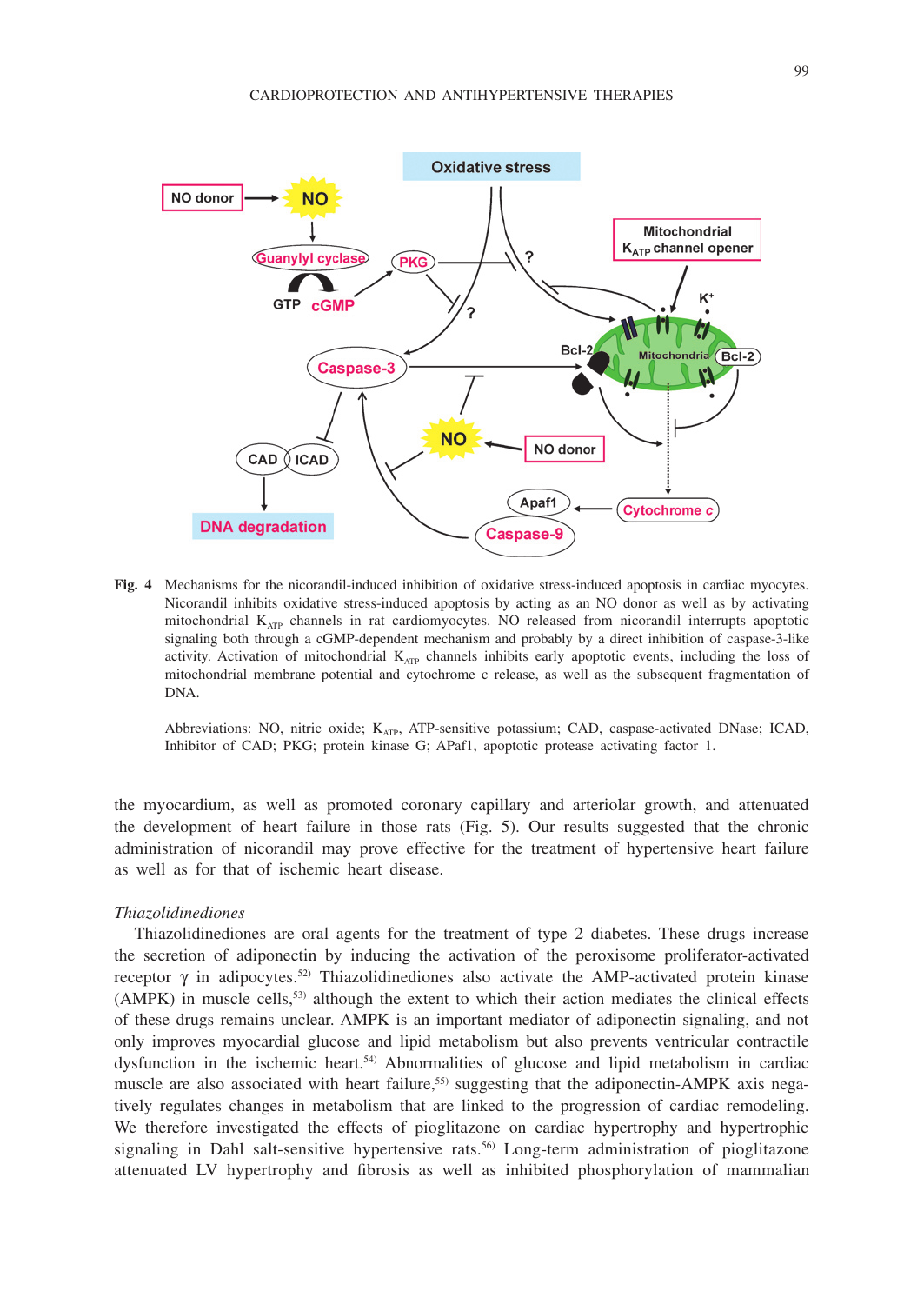

**Fig. 5** Proposed molecular mechanisms underlying proangiogenic effect of nicorandil. Nicorandil, an activator of  $K_{ATP}$  channels with a nitrate-like action, may increase the production of interstitial adenosine through a NO- or  $K_{ATP}$  channel-mediated activation of ecto-5'-nucleotidase, leading to the development of coronary vasodilation. The nicorandil-induced dilation of coronary resistance arterioles increases coronary blood flow and shear stress, the latter of which seems to activate VEGF and bFGF gene expressions and the angiogenic cascade. Such an effect may contribute to the beneficial action of this drug in treating heart failure.

Abbreviations: NO, nitric oxide; PKG, protein kinase G; eNOS, endothelial nitric oxide synthase; K<sub>ATP</sub>, ATP-sensitive potassium; VEGF, vascular endothelial growth factor; bFGF, basic fibroblast growth factor.

target of rapamycin and p70S6 kinase in the heart of those rats. The beneficial cardiac effects of pioglitazone are likely attributable, at least partly, both to the activation of AMPK signaling through the stimulation of adiponectin secretion and to the inhibition of Akt signaling.

#### *Statins*

3-Hydroxy-3-methylglutaryl-coenzyme A (HMG-CoA) reductase inhibitors, or statins, have become the most widely administered agents used to reduce serum lipid concentrations and the associated risk of cardiovascular disease. Evidence also suggests that statin therapy prevents cardiac myocyte hypertrophy<sup>57)</sup> as well as heart failure following experimental myocardial infarction.58) In our recent study, though treatment with pravastatin did not prevent the development of compensated hypertensive LV hypertrophy in Dahl salt-sensitive rats, it did ameliorate LV relaxation abnormality and systolic dysfunction, and blocked the transition to heart failure.<sup>59)</sup> The beneficial effects of pravastatin were associated with an inhibition of increases both in the activities of matrix metalloproteinases (MMPs) and in the production of superoxide induced in the myocardium of the rats.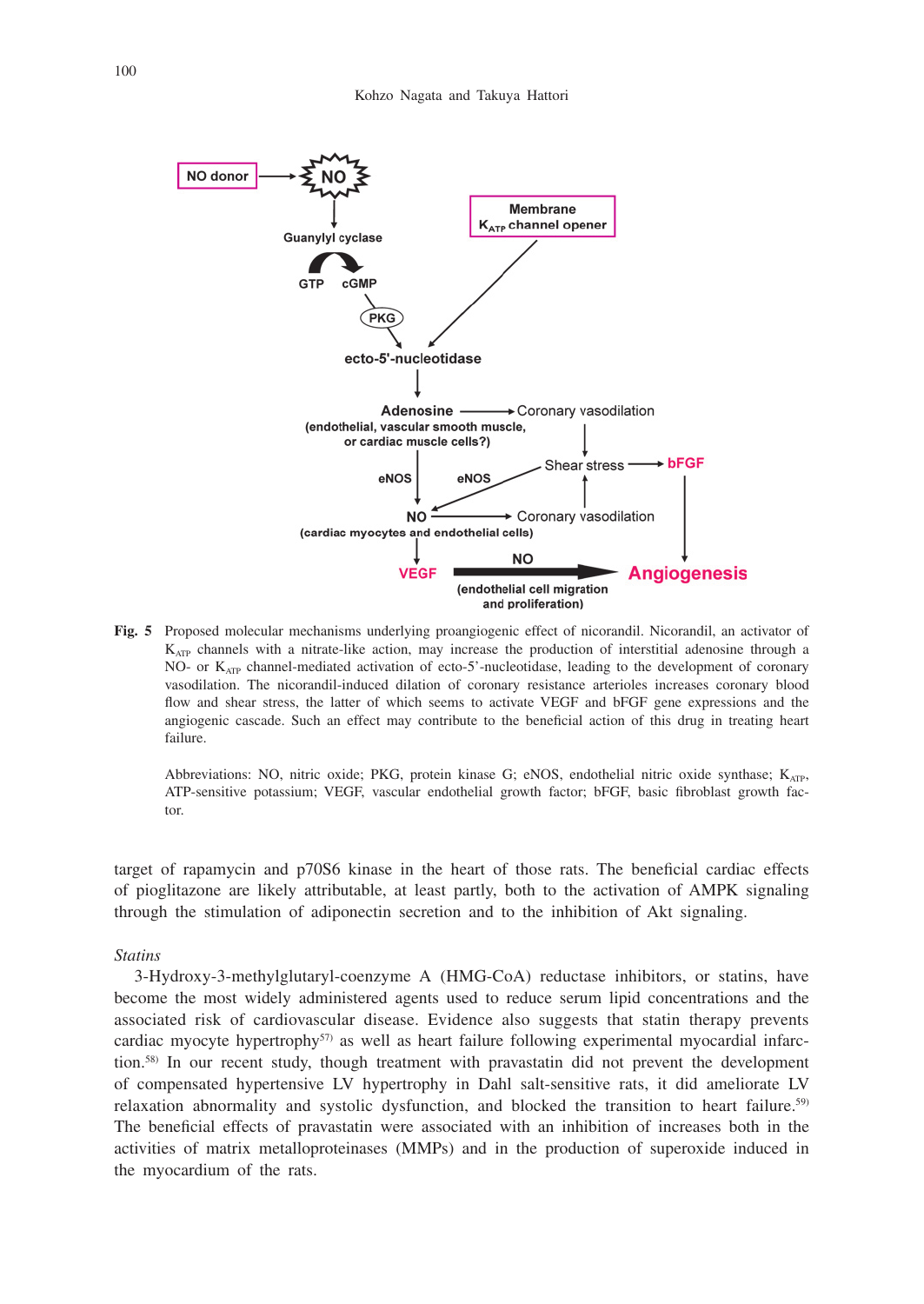#### CARDIOPROTECTION AND ANTIHYPERTENSIVE THERAPIES

Pitavastatin is a synthetic HMG-CoA reductase inhibitor that manifests a cholesterol-lowering effect 10 times greater than that of either pravastatin or simvastatin. $60$  We have recently demonstrated that pitavastatin ameliorated cardiac remodeling and dysfunction, prevented heart failure, and prolonged survival when administered either before or after the development of LVH in Dahl salt-sensitive hypertensive rats, the effects of which were independent of changes in blood pressure or serum lipid levels.61) Furthermore, the inhibition of the transition from LVH to heart failure by pitavastatin treatment was accompanied by an inhibition of changes in the cardiac endothelin-1 system and MMP activity. Pitavastatin also blocked the translocation of RhoA to the membrane fraction and RhoA activation, as well as the phosphorylation of the mitogen-activated protein kinases extracellular signal-regulated kinase (ERK)-1 and ERK-2, along with an increase in the DNA binding activity of a serum response factor  $(SRF)$  in the heart.<sup>62)</sup> These findings suggested that the effects of pitavastatin on load-induced cardiac hypertrophy and fibrosis are independent of its cholesterol-lowering action and may be mediated, at least in part, through the inhibition of RhoA–ERK–SRF signaling.

#### *Fenofibrates*

Fenofibrate, a ligand and activator of peroxisome proliferator-activated receptor- $\alpha$ , is used clinically for the treatment of dyslipidemia. Treatment with fenofibrate also reduced the extent of myocardial inflammation and collagen deposition in rats infused with angiotensin  $II^{63}$  as well as ameliorated both myocardial fibrosis and diastolic dysfunction in rats with mineralocorticoiddependent hypertension.64) These observations suggest that fenofibrate might exert direct actions on the heart that are independent of its lipid-lowering activity. We have recently shown that treatment with fenofibrate markedly attenuated cardiac hypertrophy, ameliorated both diastolic and systolic dysfunction, and improved the survival rate in Dahl salt-sensitive rats. Fenofibrate also significantly improved the redox status and inhibited the increases in the DNA binding activities of the redox-regulated transcription factors nuclear factor-kB, activator protein-1, early growth response gene-1, surfactant protein 1, and E26 transformation specific-1 in the myocardium as well as the cardiac inflammatory response.<sup>65)</sup>

## **CONCLUSIONS**

In this review, we discussed the cardioprotective mechanisms of lifestyle modifications and pharmacologic interventions on cardiac remodeling and dysfunction in hypertensive heart disease. Lifestyle modifications such as dietary salt restriction can prevent hypertension and reduce BP and LV mass in hypertensive patients via mechanisms that remain uncertain. Many antihypertensive drugs, including inhibitors of RAAS, exert cardioprotective effects beyond lowering BP in clinical and experimental settings. Hypertension is often complicated by diabetes, dyslipidemia, and ischemic heart disease. Some of the drugs used for the treatment of such complications also possesses cardioprotective effects in addition to their original effects. We should strive to better understand these pleiotropic effects to discover the most effective treatments of complicated hypertension.

#### ACKNOWLEDGMENTS

We wish to thank Ms. Miwa Takatsu for preparing the manuscript.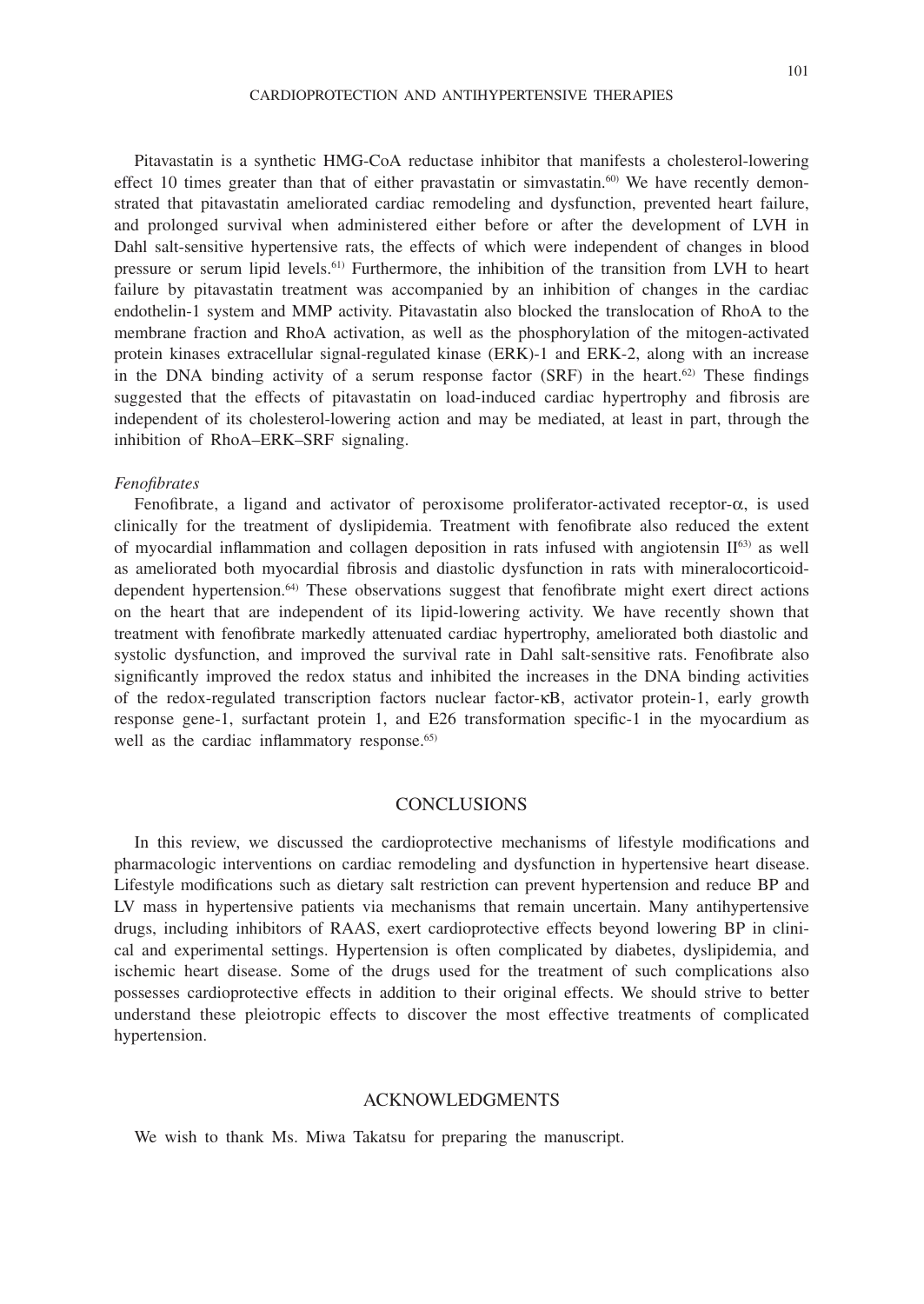## **REFERENCES**

- 1) Bonow RO, Udelson JE. Left ventricular diastolic dysfunction as a cause of congestive heart failure. Mechanisms and management. *Ann Intern Med*, 1992; 117: 502–510.
- 2) Strazzullo P, Galletti F, Barba G. Altered renal handling of sodium in human hypertension: short review of the evidence. *Hypertension*, 2003; 41: 1000–1005.
- 3) Orlov SN, Mongin AA. Salt-sensing mechanisms in blood pressure regulation and hypertension. *Am J Physiol Heart Circ Physiol*, 2007; 293: H2039–2053.
- 4) Weinberger MH, Fineberg NS, Fineberg SE, Weinberger M. Salt sensitivity, pulse pressure, and death in normal and hypertensive humans. *Hypertension*, 2001; 37: 429–432.
- 5) Ferrara LA, de Simone G, Pasanisi F, Mancini M, Mancini M. Left ventricular mass reduction during salt depletion in arterial hypertension. *Hypertension*, 1984; 6: 755–759.
- 6) McCurley JM, Hanlon SU, Wei SK, Wedam EF, Michalski M, Haigney MC. Furosemide and the progression of left ventricular dysfunction in experimental heart failure. *J Am Coll Cardiol*, 2004; 44: 1301–1307.
- 7) Jula AM, Karanko HM. Effects on left ventricular hypertrophy of long-term nonpharmacological treatment with sodium restriction in mild-to-moderate essential hypertension. *Circulation*, 1994; 89: 1023–1031.
- 8) Liebson PR, Grandits GA, Dianzumba S, Prineas RJ, Grimm RH, Jr., Neaton JD, Stamler J. Comparison of five antihypertensive monotherapies and placebo for change in left ventricular mass in patients receiving nutritional-hygienic therapy in the Treatment of Mild Hypertension Study (TOMHS). *Circulation*, 1995; 91: 698–706.
- 9) Cook NR, Cutler JA, Obarzanek E, Buring JE, Rexrode KM, Kumanyika SK, Appel LJ, Whelton PK. Long term effects of dietary sodium reduction on cardiovascular disease outcomes: observational follow-up of the trials of hypertension prevention (TOHP). *BMJ*, 2007; 334: 885–888.
- 10) Sanders PW. Dietary salt intake, salt sensitivity, and cardiovascular health. *Hypertension*, 2009; 53: 442–445.
- 11) Shibata S, Nagase M, Yoshida S, Kawarazaki W, Kurihara H, Tanaka H, Miyoshi J, Takai Y, Fujita T. Modification of mineralocorticoid receptor function by Rac1 GTPase: implication in proteinuric kidney disease. *Nat Med*, 2008; 14: 1370–1376.
- 12) Ogihara T, Asano T, Ando K, Sakoda H, Anai M, Shojima N, Ono H, Onishi Y, Fujishiro M, Abe M, Fukushima Y, Kikuchi M, Fujita T. High-salt diet enhances insulin signaling and induces insulin resistance in Dahl salt-sensitive rats. *Hypertension*, 2002; 40: 83–89.
- 13) Falkner B, Hulman S, Kushner H. Hyperinsulinemia and blood pressure sensitivity to sodium in young blacks. *J Am Soc Nephrol*, 1992; 3: 940–946.
- 14) Kingwell BA, Jennings GL. Effects of walking and other exercise programs upon blood pressure in normal subjects. *Med J Aust*, 1993; 158: 234–238.
- 15) Fagard RH. Exercise is good for your blood pressure: effects of endurance training and resistance training. *Clin Exp Pharmacol Physiol*, 2006; 33: 853–856.
- 16) Lee IM, Hsieh CC, Paffenbarger RS, Jr. Exercise intensity and longevity in men. The Harvard Alumni Health Study. *JAMA*, 1995; 273: 1179–1184.
- 17) Sesso HD, Paffenbarger RS, Jr., Lee IM. Physical activity and coronary heart disease in men: The Harvard Alumni Health Study. *Circulation*, 2000; 102: 975–980.
- 18) Pina IL, Apstein CS, Balady GJ, Belardinelli R, Chaitman BR, Duscha BD, Fletcher BJ, Fleg JL, Myers JN, Sullivan MJ. Exercise and heart failure: A statement from the American Heart Association Committee on exercise, rehabilitation, and prevention. *Circulation*, 2003; 107: 1210–1225.
- 19) Wisloff U, Stoylen A, Loennechen JP, Bruvold M, Rognmo O, Haram PM, Tjonna AE, Helgerud J, Slordahl SA, Lee SJ, Videm V, Bye A, Smith GL, Najjar SM, Ellingsen O, Skjaerpe T. Superior cardiovascular effect of aerobic interval training versus moderate continuous training in heart failure patients: a randomized study. *Circulation*, 2007; 115: 3086–3094.
- 20) O'Connor CM, Whellan DJ, Lee KL, Keteyian SJ, Cooper LS, Ellis SJ, Leifer ES, Kraus WE, Kitzman DW, Blumenthal JA, Rendall DS, Miller NH, Fleg JL, Schulman KA, McKelvie RS, Zannad F, Pina IL. Efficacy and safety of exercise training in patients with chronic heart failure: HF-ACTION randomized controlled trial. *JAMA*, 2009; 301: 1439–1450.
- 21) Chicco AJ, McCune SA, Emter CA, Sparagna GC, Rees ML, Bolden DA, Marshall KD, Murphy RC, Moore RL. Low-intensity exercise training delays heart failure and improves survival in female hypertensive heart failure rats. *Hypertension*, 2008; 51: 1096–1102.
- 22) Miyachi M, Yazawa H, Furukawa M, Tsuboi K, Ohtake M, Nishizawa T, Hashimoto K, Yokoi T, Kojima T, Murate T, Yokota M, Murohara T, Koike Y, Nagata K. Exercise training alters left ventricular geometry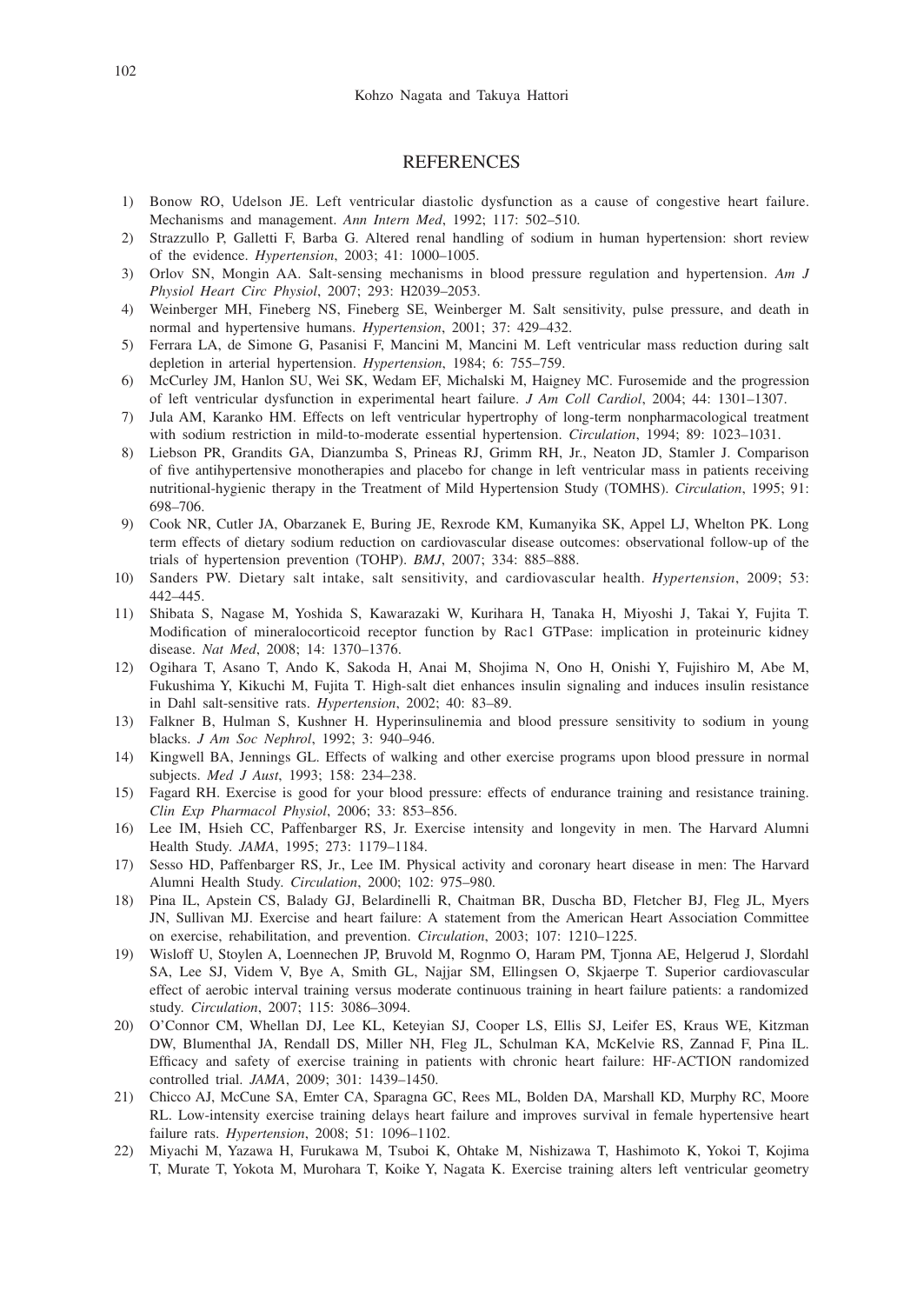and attenuates heart failure in dahl salt-sensitive hypertensive rats. *Hypertension*, 2009; 53: 701–707.

- 23) Dahlof B, Devereux RB, Kjeldsen SE, Julius S, Beevers G, de Faire U, Fyhrquist F, Ibsen H, Kristiansson K, Lederballe-Pedersen O, Lindholm LH, Nieminen MS, Omvik P, Oparil S, Wedel H. Cardiovascular morbidity and mortality in the Losartan Intervention For Endpoint reduction in hypertension study (LIFE): a randomised trial against atenolol. *Lancet*, 2002; 359: 995–1003.
- 24) Baker KM, Chernin MI, Wixson SK, Aceto JF. Renin-angiotensin system involvement in pressure-overload cardiac hypertrophy in rats. *Am J Physiol*, 1990; 259: H324–332.
- 25) Kojima M, Shiojima I, Yamazaki T, Komuro I, Zou Z, Wang Y, Mizuno T, Ueki K, Tobe K, Kadowaki T, Nagai R, Yazaki Y. Angiotensin II receptor antagonist TCV-116 induces regression of hypertensive left ventricular hypertrophy in vivo and inhibits the intracellular signaling pathway of stretch-mediated cardiomyocyte hypertrophy in vitro. *Circulation*, 1994; 89: 2204–2211.
- 26) Cheng XW, Murohara T, Kuzuya M, Izawa H, Sasaki T, Obata K, Nagata K, Nishizawa T, Kobayashi M, Yamada T, Kim W, Sato K, Shi GP, Okumura K, Yokota M. Superoxide-dependent cathepsin activation is associated with hypertensive myocardial remodeling and represents a target for angiotensin II type 1 receptor blocker treatment. *Am J Pathol*, 2008; 173: 358–369.
- 27) Nagata K, Somura F, Obata K, Odashima M, Izawa H, Ichihara S, Nagasaka T, Iwase M, Yamada Y, Nakashima N, Yokota M. AT1 receptor blockade reduces cardiac calcineurin activity in hypertensive rats. *Hypertension*, 2002; 40: 168–174.
- 28) Kuster GM, Kotlyar E, Rude MK, Siwik DA, Liao R, Colucci WS, Sam F. Mineralocorticoid receptor inhibition ameliorates the transition to myocardial failure and decreases oxidative stress and inflammation in mice with chronic pressure overload. *Circulation*, 2005; 111: 420–427.
- 29) Pitt B, Zannad F, Remme WJ, Cody R, Castaigne A, Perez A, Palensky J, Wittes J. The effect of spironolactone on morbidity and mortality in patients with severe heart failure. Randomized Aldactone Evaluation Study Investigators. *N Engl J Med*, 1999; 341: 709–717.
- 30) Pitt B, Remme W, Zannad F, Neaton J, Martinez F, Roniker B, Bittman R, Hurley S, Kleiman J, Gatlin M. Eplerenone, a selective aldosterone blocker, in patients with left ventricular dysfunction after myocardial infarction. *N Engl J Med*, 2003; 348: 1309–1321.
- 31) Izawa H, Murohara T, Nagata K, Isobe S, Asano H, Amano T, Ichihara S, Kato T, Ohshima S, Murase Y, Iino S, Obata K, Noda A, Okumura K, Yokota M. Mineralocorticoid receptor antagonism ameliorates left ventricular diastolic dysfunction and myocardial fibrosis in mildly symptomatic patients with idiopathic dilated cardiomyopathy: a pilot study. *Circulation*, 2005; 112: 2940–2945.
- 32) Nagata K, Obata K, Xu J, Ichihara S, Noda A, Kimata H, Kato T, Izawa H, Murohara T, Yokota M. Mineralocorticoid receptor antagonism attenuates cardiac hypertrophy and failure in low-aldosterone hypertensive rats. *Hypertension*, 2006; 47: 656–664.
- 33) Furberg CD, Psaty BM, Meyer JV. Nifedipine. Dose-related increase in mortality in patients with coronary heart disease. *Circulation*, 1995; 92: 1326–1331.
- 34) Nishikawa N, Masuyama T, Yamamoto K, Sakata Y, Mano T, Miwa T, Sugawara M, Hori M. Long-term administration of amlodipine prevents decompensation to diastolic heart failure in hypertensive rats. *J Am Coll Cardiol*, 2001; 38: 1539–1545.
- 35) Yamada T, Nagata K, Cheng XW, Obata K, Saka M, Miyachi M, Naruse K, Nishizawa T, Noda A, Izawa H, Kuzuya M, Okumura K, Murohara T, Yokota M. Long-term administration of nifedipine attenuates cardiac remodeling and diastolic heart failure in hypertensive rats. *Eur J Pharmacol*, 2009; 615: 163–170.
- 36) Izumi T, Kihara Y, Sarai N, Yoneda T, Iwanaga Y, Inagaki K, Onozawa Y, Takenaka H, Kita T, Noma A. Reinduction of T-type calcium channels by endothelin-1 in failing hearts in vivo and in adult rat ventricular myocytes in vitro. *Circulation*, 2003; 108: 2530–2535.
- 37) Nishizawa T, Cheng XW, Jin Z, Obata K, Nagata K, Hirashiki A, Sasaki T, Noda A, Takeshita K, Izawa H, Shi GP, Kuzuya M, Okumura K, Murohara T. Ca(2+) channel blocker benidipine promotes coronary angiogenesis and reduces both left-ventricular diastolic stiffness and mortality in hypertensive rats. *J Hypertens*, 2010; 28: 1515–1526.
- 38) Cheng XW, Okumura K, Kuzuya M, Jin Z, Nagata K, Obata K, Inoue A, Hirashiki A, Takeshita K, Unno K, Harada K, Shi GP, Yokota M, Murohara T. Mechanism of diastolic stiffening of the failing myocardium and its prevention by angiotensin receptor and calcium channel blockers. *J Cardiovasc Pharmacol*, 2009; 54: 47–56.
- 39) ALLHAT Officers and Coordinators for the ALLHAT Collaborative Research Group. Major outcomes in high-risk hypertensive patients randomized to angiotensin-converting enzyme inhibitor or calcium channel blocker vs diuretic: The Antihypertensive and Lipid-Lowering Treatment to Prevent Heart Attack Trial (ALLHAT). *JAMA*, 2002; 288: 2981–2997.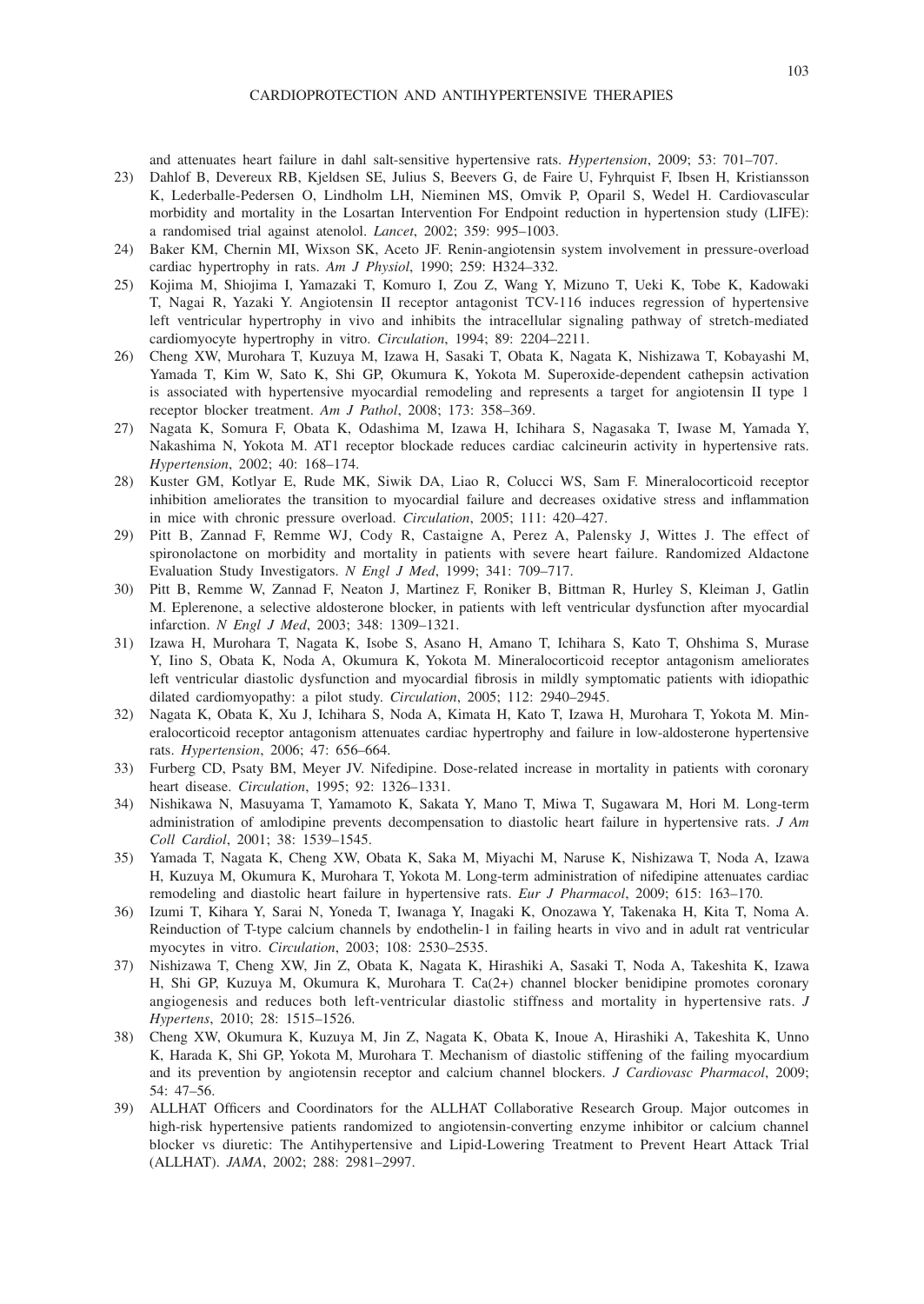- 40) Chobanian AV, Bakris GL, Black HR, Cushman WC, Green LA, Izzo JL, Jr., Jones DW, Materson BJ, Oparil S, Wright JT, Jr., Roccella EJ. The Seventh Report of the Joint National Committee on Prevention, Detection, Evaluation, and Treatment of High Blood Pressure: the JNC 7 report. *JAMA*, 2003; 289: 2560–2572.
- 41) Ogihara T, Kikuchi K, Matsuoka H, Fujita T, Higaki J, Horiuchi M, Imai Y, Imaizumi T, Ito S, Iwao H, Kario K, Kawano Y, Kim-Mitsuyama S, Kimura G, Matsubara H, Matsuura H, Naruse M, Saito I, Shimada K, Shimamoto K, Suzuki H, Takishita S, Tanahashi N, Tsuchihashi T, Uchiyama M, Ueda S, Ueshima H, Umemura S, Ishimitsu T, Rakugi H. The Japanese Society of Hypertension Guidelines for the Management of Hypertension (JSH 2009). *Hypertens Res*, 2009; 32: 3–107.
- 42) Yamada Y, Tsuboi K, Hattori T, Murase T, Ohtake M, Furukawa M, Ueyama J, Nishiyama A, Murohara T, Nagata K. Mechanism underlying the efficacy of combination therapy with losartan and hydrochlorothiazide in rats with salt-sensitive hypertension. Yamada Y, *Hypertens Res*, 2011; 34: 809–816.
- 43) Kobayashi N, Mori Y, Nakano S, Tsubokou Y, Shirataki H, Matsuoka H. Celiprolol stimulates endothelial nitric oxide synthase expression and improves myocardial remodeling in deoxycorticosterone acetate-salt hypertensive rats. *J Hypertens*, 2001; 19: 795–801.
- 44) CIBIS II Investigators and Committees. The Cardiac Insufficiency Bisoprolol Study II (CIBIS-II): a randomised trial. *Lancet*, 1999; 353: 9–13.
- 45) The CIBIS III Investigators. Effect on survival and hospitalization of initiating treatment for chronic heart failure with bisoprolol followed by enalapril, as compared with the opposite sequence: results of the randomized Cardiac Insufficiency Bisoprolol Study (CIBIS) III. *Circulation*, 2005; 112: 2426–2435.
- 46) Ichihara S, Yamada Y, Ichihara G, Kanazawa H, Hashimoto K, Kato Y, Matsushita A, Oikawa S, Yokota M, Iwase M. Attenuation of oxidative stress and cardiac dysfunction by bisoprolol in an animal model of dilated cardiomyopathy. *Biochem Biophys Res Commun*, 2006; 350: 105–113.
- 47) Patel DJ, Purcell HJ, Fox KM. Cardioprotection by opening of the K(ATP) channel in unstable angina. Is this a clinical manifestation of myocardial preconditioning? Results of a randomized study with nicorandil. CESAR 2 investigation. Clinical European studies in angina and revascularization. *Eur Heart J*, 1999; 20: 51–57.
- 48) Rakhit RD, Edwards RJ, Mockridge JW, Baydoun AR, Wyatt AW, Mann GE, Marber MS. Nitric oxideinduced cardioprotection in cultured rat ventricular myocytes. *Am J Physiol Heart Circ Physiol*, 2000; 278: H1211–1217.
- 49) Nagata K, Obata K, Odashima M, Yamada A, Somura F, Nishizawa T, Ichihara S, Izawa H, Iwase M, Hayakawa A, Murohara T, Yokota M. Nicorandil inhibits oxidative stress-induced apoptosis in cardiac myocytes through activation of mitochondrial ATP-sensitive potassium channels and a nitrate-like effect. *J Mol Cell Cardiol*, 2003; 35: 1505–1512.
- 50) The IONA Study Group. Effect of nicorandil on coronary events in patients with stable angina: the Impact Of Nicorandil in Angina (IONA) randomised trial. *Lancet*, 2002; 359: 1269–1275.
- 51) Xu J, Nagata K, Obata K, Ichihara S, Izawa H, Noda A, Nagasaka T, Iwase M, Naoe T, Murohara T, Yokota M. Nicorandil promotes myocardial capillary and arteriolar growth in the failing heart of Dahl salt-sensitive hypertensive rats. *Hypertension*, 2005; 46: 719–724.
- 52) Tiikkainen M, Hakkinen AM, Korsheninnikova E, Nyman T, Makimattila S, Yki-Jarvinen H. Effects of rosiglitazone and metformin on liver fat content, hepatic insulin resistance, insulin clearance, and gene expression in adipose tissue in patients with type 2 diabetes. *Diabetes*, 2004; 53: 2169–2176.
- 53) LeBrasseur NK, Kelly M, Tsao TS, Farmer SR, Saha AK, Ruderman NB, Tomas E. Thiazolidinediones can rapidly activate AMP-activated protein kinase in mammalian tissues. *Am J Physiol Endocrinol Metab*, 2006; 291: E175–181.
- 54) Russell RR, 3rd, Li J, Coven DL, Pypaert M, Zechner C, Palmeri M, Giordano FJ, Mu J, Birnbaum MJ, Young LH. AMP-activated protein kinase mediates ischemic glucose uptake and prevents postischemic cardiac dysfunction, apoptosis, and injury. *J Clin Invest*, 2004; 114: 495–503.
- 55) Finck BN, Han X, Courtois M, Aimond F, Nerbonne JM, Kovacs A, Gross RW, Kelly DP. A critical role for PPARalpha-mediated lipotoxicity in the pathogenesis of diabetic cardiomyopathy: modulation by dietary fat content. *Proc Natl Acad Sci U S A*, 2003; 100: 1226–1231.
- 56) Kato MF, Shibata R, Obata K, Miyachi M, Yazawa H, Tsuboi K, Yamada T, Nishizawa T, Noda A, Cheng XW, Murate T, Koike Y, Murohara T, Yokota M, Nagata K. Pioglitazone attenuates cardiac hypertrophy in rats with salt-sensitive hypertension: role of activation of AMP-activated protein kinase and inhibition of Akt. *J Hypertens*, 2008; 26: 1669–1676.
- 57) Takemoto M, Node K, Nakagami H, Liao Y, Grimm M, Takemoto Y, Kitakaze M, Liao JK. Statins as antioxidant therapy for preventing cardiac myocyte hypertrophy. *J Clin Invest*, 2001; 108: 1429–1437.